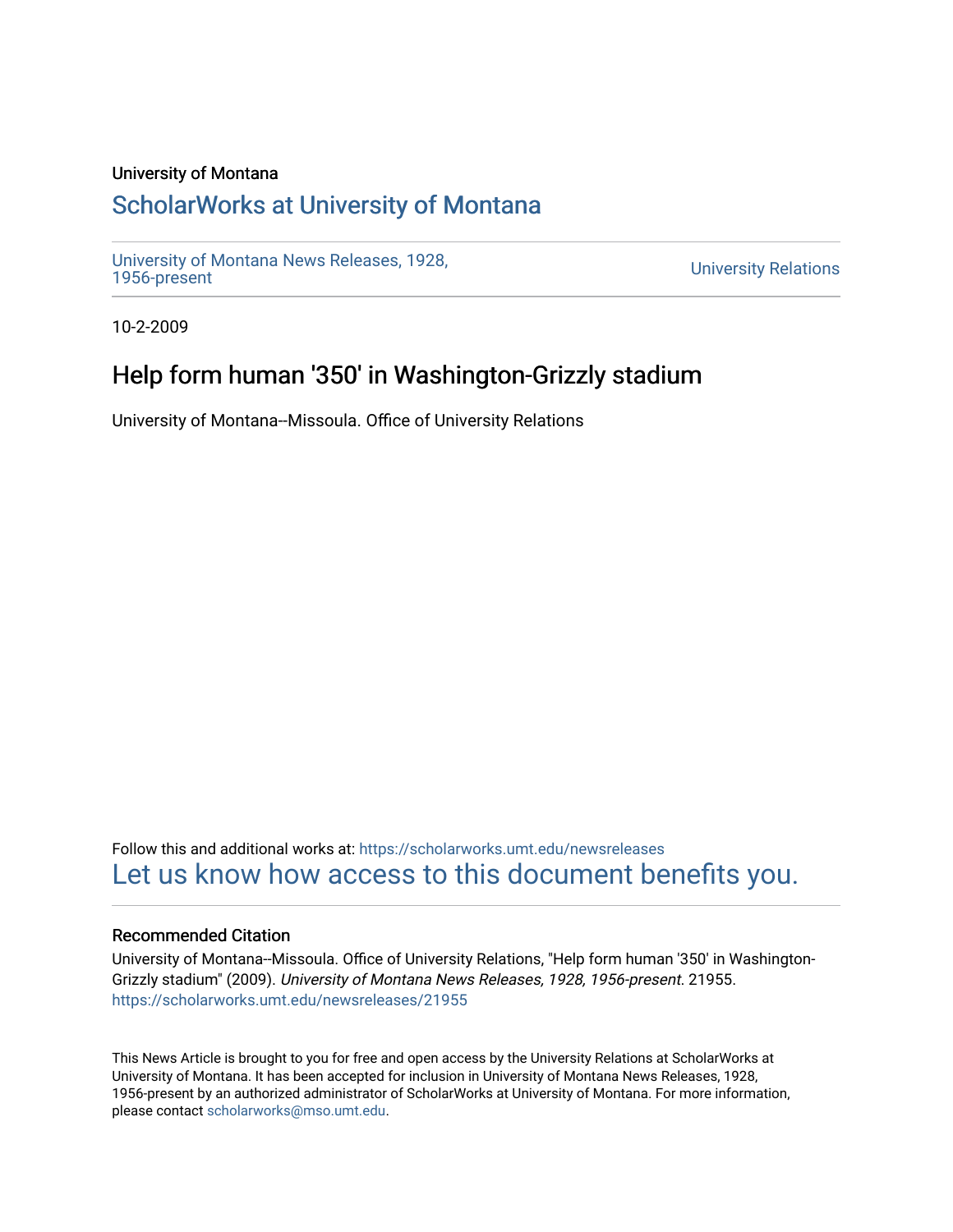

UNIVERSITY RELATIONS • MISSOULA. MT 59812 • 406.243.2522 • FAX: 406.243.4520

## N E W S R E L E A S E

Oct. 2, 2009

**Contact:** Erica Bloom. ASUM sustainability coordinator, 406-243-4856, [asum.sustain@mso.umt.edu](mailto:asum.sustain@mso.umt.edu).

#### **HELP FORM HUMAN '350' IN WASHINGTON-GRIZZLY STADIUM**

#### **MISSOULA —**

Associated Students of The University of Montana needs many community volunteers to help form the number 350 on Wednesday, Oct. 7. in Washington-Grizzly Stadium.

Volunteers should come to the stadium at 11:30 a.m., and the photo will be shot at 12:15 p.m.

The event is an effort to submit a photo of the human 350 to the international Global Day of Climate Action campaign to show that UM is participating in climate change action and committed to reducing its carbon footprint. It is sponsored by the ASUM Sustainability Center, students in UM's climate change studies program and the campus organization Climate Action Now!

"The number 350 is significant to climate change because it represents the safe upper limit of carbon dioxide ppm in our atmosphere, and we are around 385 ppm,'' said Erica Bloom. ASUM sustainability coordinator. "We need to set our goal to get back below 350."

The photo will be showcased to the international community of climate change activists. For more information about the UM photo event, call Bloom at 406-243-4856 or e-mail [asum.sustain@mso.umt.edu](mailto:asum.sustain@mso.umt.edu). More information about the 350 campaign is online at <http://www.350.org>.